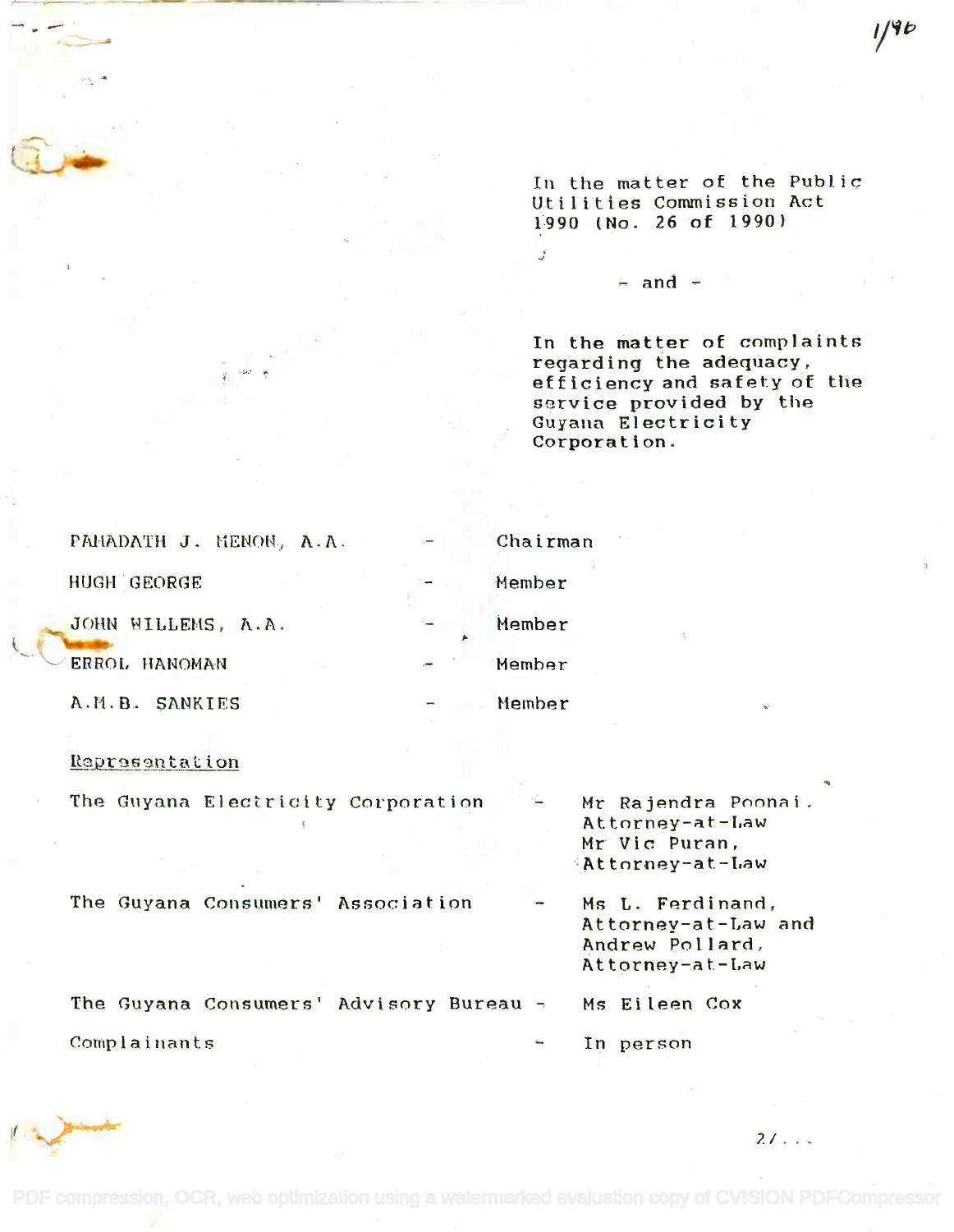## DECISION

In the light of persistent blackouts and complaints of damage In the light qf persistent blackouts and complaints of damage to equipment and machinery due to the erratic supply of electricity by the Guyana Electricity Corporation ("G.E.C") and the failure of by the Guyana Electricity Corporation ("G.E.C") and the failure of the G.E.C to supply electricity to a substantial section of households as well as for manufacturing and industrial purposes, households as well as for manufa~turing and inoustrinl purposes, this Commission on 24th August, 1995, issued to the GEC a notice under section 56 of the Public Utilities Commission Act 1990 (No. under section 56 of the Public Utilities Commission Act 1990 (No. 26 of 1990) ("PUC Act") intimating the intention of the Commission to initiate hearings for the purpose of determining whether the to initiate hearings for the purpose of determining whether the G.E.0 has discharged, is discharging and has made arrangements for G.E.C has discharged, is discharging and has made arrangements for discharging, its obligations under subsection (1) of section 26. of discharging, its obligations under subsection (1) of section 26. of the PUC Act. The hearings were in particular to relate to -  $\sim$ 

- (a) whether the G.E.C. is providing safe, adequate, whether the G.E.C. is providing safe. adequate, efficient, and reasonable supply of electricity to consumers within the Areas of Supply:
- (b) whether the G.E.C. is making all such repairs, changes, alterations, substitutions, extensions and improvements alterations, substitutions, extensions and improvements in or to its service as shall be necessary or proper for in or to its service as shall be necessary or proper for the accommodation and convenience of the public or as the accommodation and convenience of the public or as shall be necessary to incorporate, from time to time, shall be necessary to incorporate, from time to time, advances in technology; advances in technology; ~
- (c) the plans and programme which the G.E.C. has prepared to (c) the plans and programme which the G.E.C. has prepared to meet the increasing demand for electricity in the Areas meet the increasing demand for electricity in the Areas of Supply during the next five years and the assessment by the G.E.C. of the likely demand for electricity in Guyana as a whole, and in the Areas of Supply in Guyana as a whole, and in theAreas of Supply in particular, at the end of the next five years; particular, at the end of the next five years;
- (d) arrangements made, or proposed to be made by the G.E.C., (d) arrangements made, or proposed to be maoe by the *r..F..r..,* for financing the plans and programmes referred to in sub-paragraph (c) above; sub-paragraph (c) nbove;
- (e) whether the G.E.C. has complied with section 47 of the (e) whether the G.E.C. has complied with section 47 of the PUC Act in cases to which that section applies;

 $31.82 + 1.7$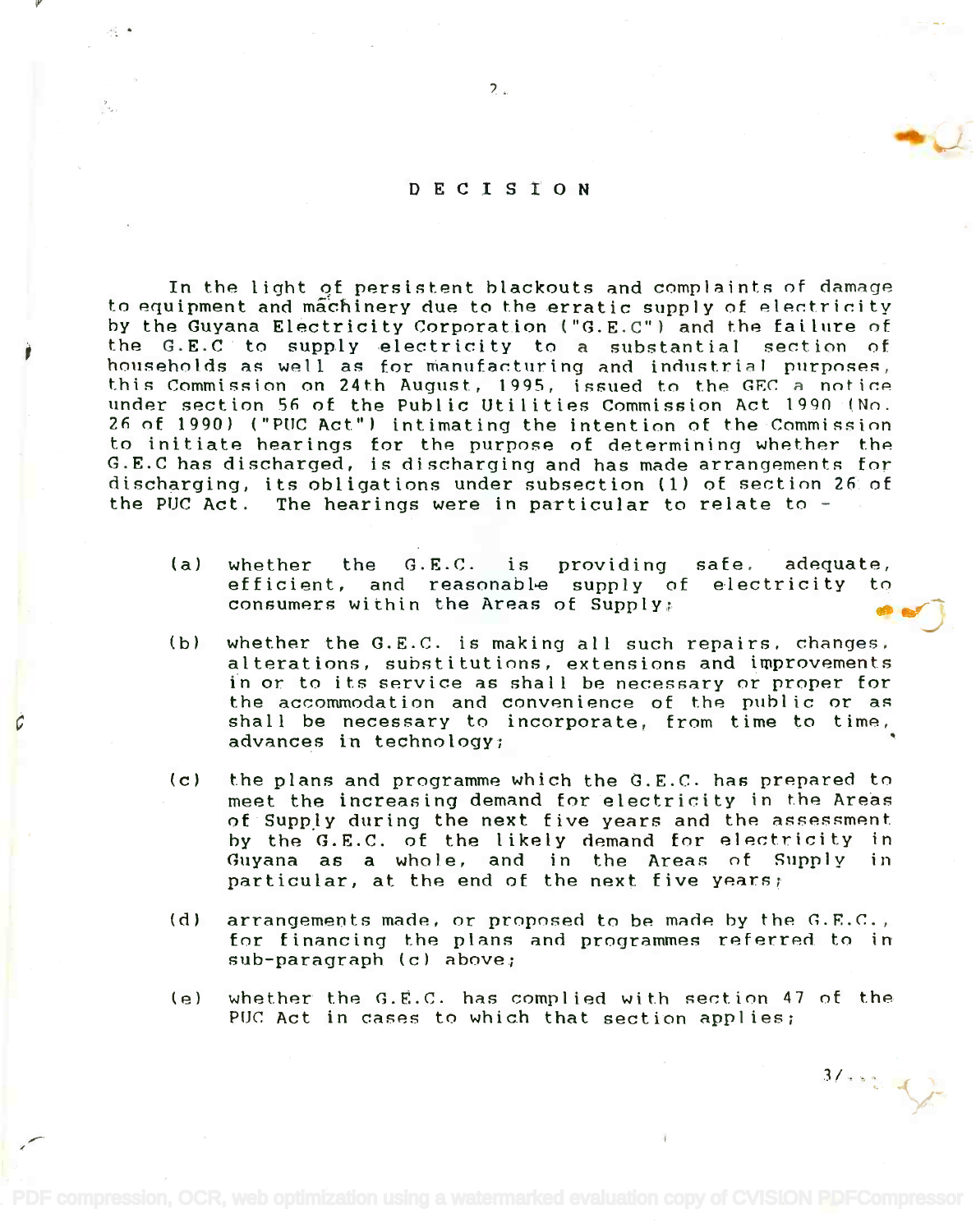- (f) the cost of generation per unit of electricity in each of the generating stations of the G.E.C.;
- (g) the cost per unit incurred by the G.E.C. for distribution of electricity;
- (h) the terms and conditions of any offer for sale of (11) the ternu:; and condit.ions of any offer for salp of electricity to the G E.C. received by it during the past three years, including the price per unit of electricity. three years, including the price per unit of electricity.

2. Pursuant to the above mentioned notice public hearings were held by the Commission on 5th and 12th September, 1995, 24th October, 1995, and 22nd and 30th April, 1996.  $\overline{\phantom{a}}$ 

3. The written clarifications and information furnished by the s. The written ciarifications and information furnished by the<br>G.E.C. are hereby marked as Exhibits C-1, C-1(a), C-2, C-3, C-4,  $C=5$ ,  $C=6$ ,  $C=7$ ,  $C=8$ ,  $C=9$ , and  $C=10$ .

 $\{.\quad$  Under section 26(1) of the PUC Act the G.E.C. is required to **Vintain its property and equipment in such condition as to enable** rt to provide, and G.E.C. is further required to make every reasonable effort to provide, service to the public in all respects safe, adequate and efficient. Besides, under that section the G.E.C. is required to make all such repairs, changes, alterations, substitutions, extensions and improvements in or to such service as substructions, extensions and improvements in or to such service as<br>shall be necessary or proper for the accommodation and convenience of the public, or as shall be necessary to incorporate, from time<sub>,</sub><br>to time, advances in technology. to time, advances in technology.

# 5. Adequacy of Service

After having carefully considered the arguments addressed by the legal counsel for the G.E.C. and the other concerned parties in regard to this matter, the Commission has come to the conclusion regard to this matter, the Commission has come to the conclusion that the service provided by the G.E.C. can be said to be adequate only if the G.E.C. fulfills its obligation under section 16(3) of the Electricity Act, Cap. 56:01. The above Act, enacted in December 1960, established the G.E.C. and defined its powers and responsibilities. Under subsection (3) of section  $16$  of the Electricity Act, the G.E.C. is required to supply energy within the  $\,$ areas described in the First Schedule to that Act ("Areas of Supply") to any person requiring a supply of energy if such



'1.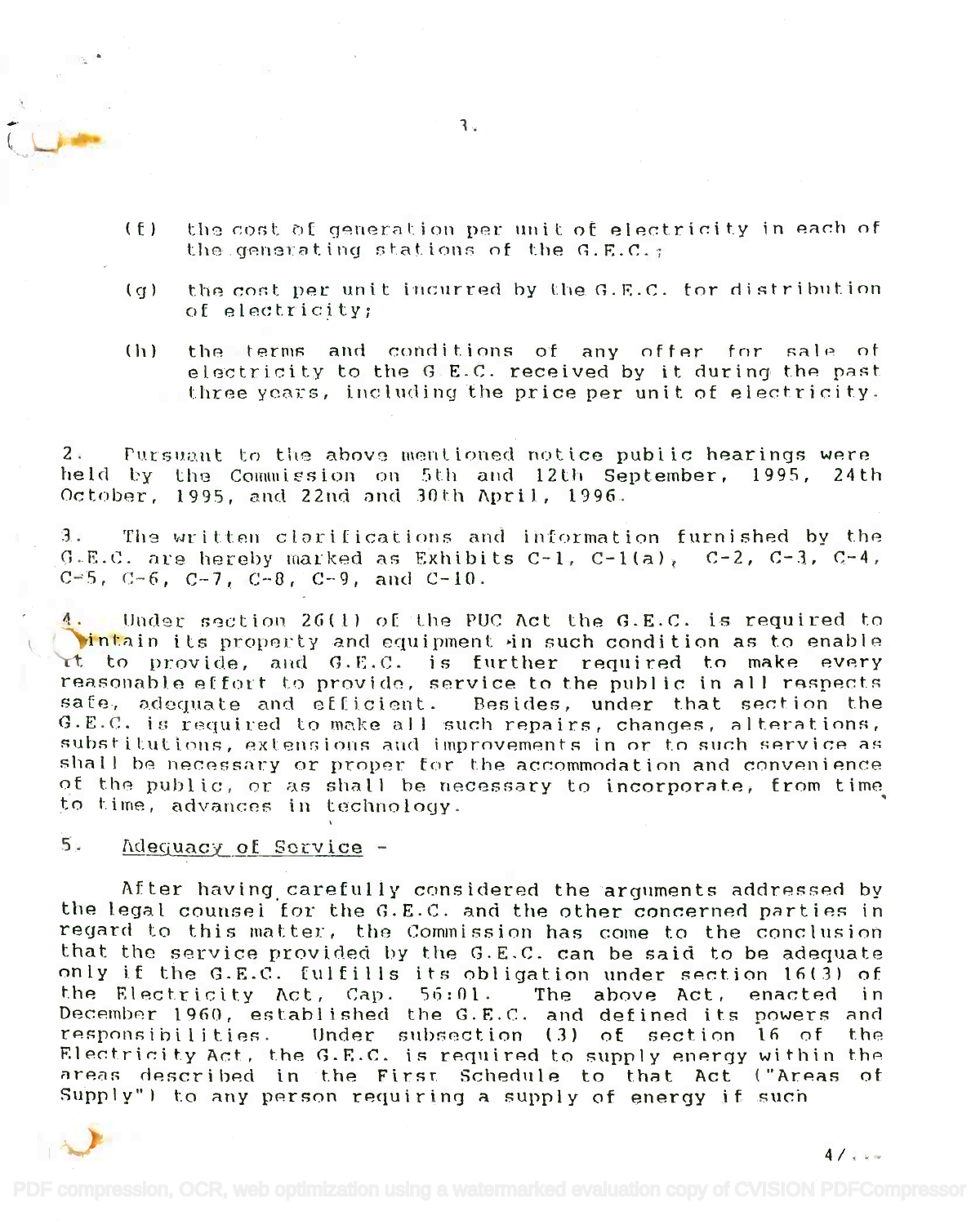consumer undertakes to enter into a contract with the  $G.E.C.$ giving such security as the G.E.C. may require, to take. or continue to receive, and to pay for a supply of energy upon such terms and conditions as the G.E.C. may determine. The First Schedule to the Electricity Act covers most of the populated areas of Guyana.

б. In our view the reference to supply of energy in section  $16(3)$ of the Electricity Act means supply of such quantity of energy as is required by the consumer.

 $7.$ The persistent blackouts the people of Guyana have been experiencing for long periods now is a clear indication that the GEC has failed to fulfill its statutory obligation as to the adequacy of supply of electricity. The periods of blackouts presently extend in most cases to eight hours per day. In fact the inability of the G.E.C. to provide an adequate supply n t electricity is conceded by it. In a statement submitted by the  $G.E.C.$  in October, 1995, in reply to the Notice issued to it,  $G.E.C.$  stated -

> "The performance of the G.E.C. over a number of years has suffered from the lack of sufficient firm generating capacity and the lack of sufficient funds to carry out the maintenance required." (Exhibit  $C-10$ , page 3)

At page 7 of the above statement it is stated  $-$ 

"At present the production of Electricity by the G.E.C. reasonably matches the demand.

However, interruptions of power supply to consumers still exist and are caused by a number of factors, among which are the following  $-$  "

 $5/1$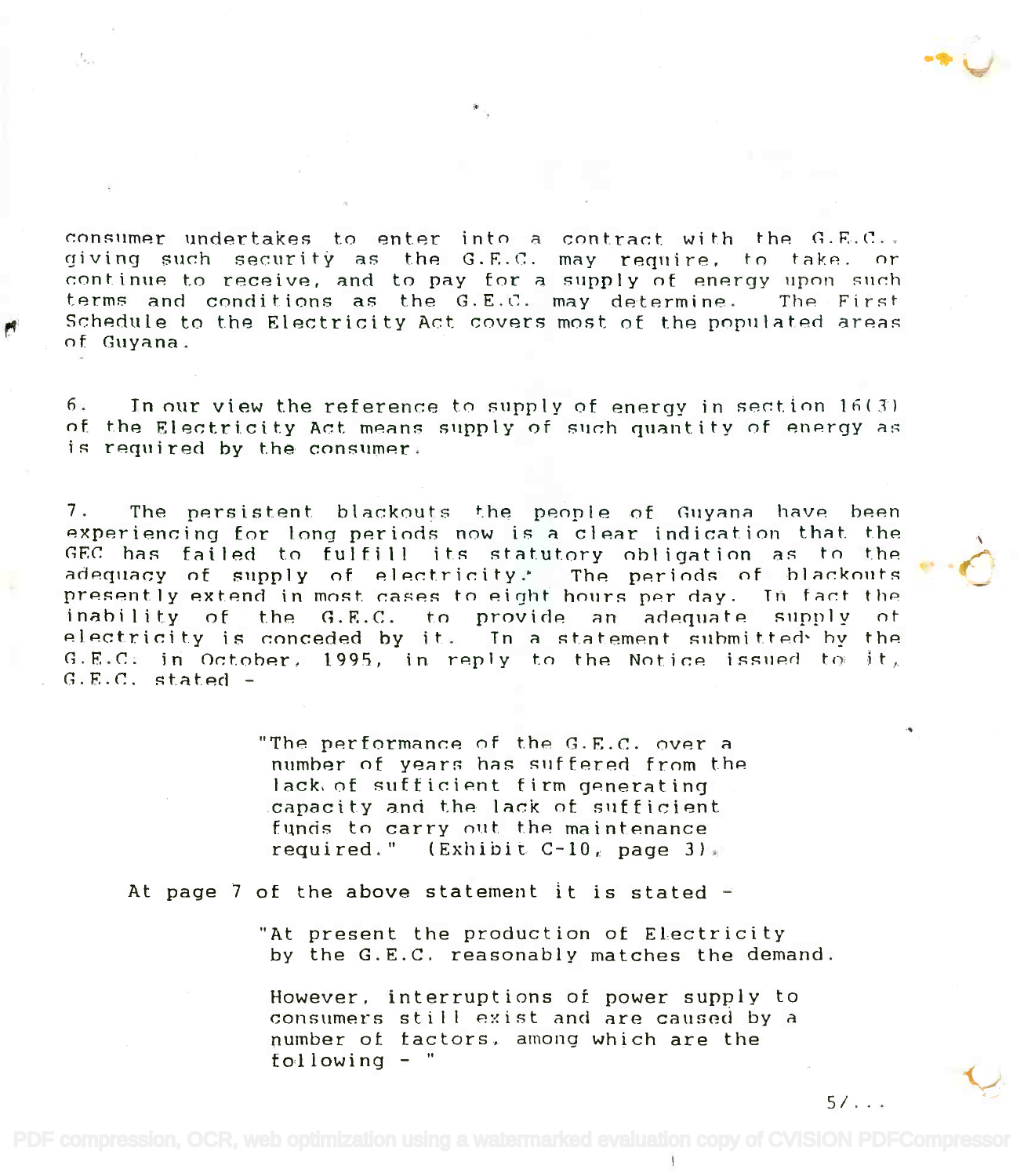### The factors are then dealt with.

8. The statement that at present the production of Electricity by 8. The statement that at present the product ion of Electrici ty by . In a statement that at present the production of Electricity by<br>the G.E.C. reasonably matches the demand is not true as is evident from the persistent blackouts the people of this country have been experiencing. Besides, the Prime Minister himself is reported to have said that: the demand by over 25,000 households for the supply havo said that the demand by over 25,000 households for the supply of electricity has not been met by the  $G.E.C.$ 

 $\zeta$ 

9. Again it is stated at page 16 of the above statement  $\div$ 

"There is a significant load (mainly industrial) not connected to the G.E.C.'s industrial) not connected to the G.E.C. 's system. This load has been determined to be in the order of 15 M.W."

Obviously, it was necessary for these industrial undertakings to provide their own electricity because the G.E.C. failed to supply  $\ell$  ) dectricity to them or to provide a stable and dependable supply of ded: edity.

10. We have received numerous complaints about the non-provision of electricity by the G.E.C. A typical case relates to the request of electricity by Lhe G.E.C. *1\* typical case relates to the request to supply 3 megawatts of electricity to the Guyana National to supply 3 megawatts of electricity to the Guyana National<br>Engineering-Corporation-Ltd. ("GNEC"), a Government-owned company. According to the GNEC it installed two Induction Furnaces and other According to the GNEC it installed two induction Furnaces and other<br>ancillary equipment in its Foundry in February 1995. The GNEC required 3 megawatts of electricity for the Foundry Operations. required 3 megawatts of electrici ty for the Foundry Operations. This has not been provided by the GEC till now though the GNEC was This has not been provided by the GEC tilL now though the GNEC was caused to install special power distribution facilities at a high cost for that purpose. cost for that purpose.

11. The Acting General Manager of the GEC admitted before the Commission that the required 3 megawatts of power was not supplied to the GNEC though he contended that no contract for the supply was to the GNEC though he contended that no contract for the supply was entered into by the G.E.C. and the GNEC. The G.E.C. admittedly entered into by the G.E.C. and the GNEC. The G.E.C. admittedly had the capacity to supply the required electricity only after 11 had the capacity to Rupply the required electricity only after 11 in the night and before 8 in the morning. in the night and before 8 in the morning.

12. On a careful consideration of all the material before us we 12. On a careful consideration of all the material before us we are fully satisfied that the G.E.C. is not providing an adequate are fully satisfied that the G.E.C. is hot providing an adequate supply of electricity in the Areas of Supply. supply of electricity in the Areas of Supply.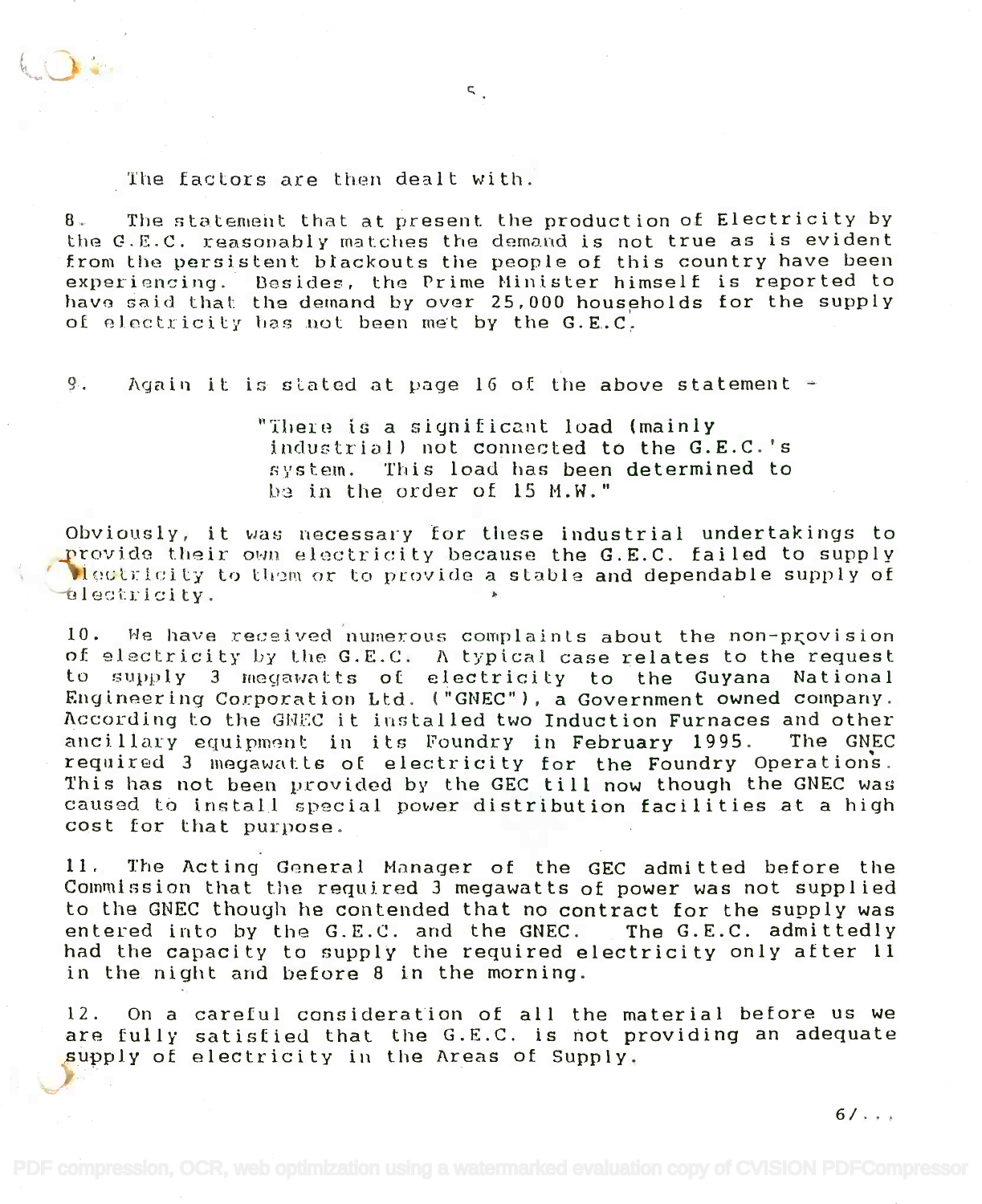## Efficiency of Service -

13. Exhibit C-2 was filed by the G.E.C. and gives particulars about the electricity generated by the G.E.C. and billed by it for the years 1992 to 1994 and for the period January to June 1995. The the years 1992 to 1994 and for the period January to June 1995. The particulars, according to Exhibit C-2, are as follows for the period January to June, 1995 13. Exhibit C-2 was filed by the G.E.C. and gives particular about the electricity generated by the G.E.C. and billed by it for particulars, according to Exhibit C-2, are as follows for the period January to June, 1995 -

| ELECTRICITY GENERATED |            |   | <b>BILLED</b> |            |  |  |
|-----------------------|------------|---|---------------|------------|--|--|
|                       | <b>MWH</b> |   |               | <b>MWH</b> |  |  |
| January               | 27.438     |   |               | 14.073     |  |  |
| February              | 24.340     | ٠ |               | 15.304     |  |  |
| March                 | 27.635     |   |               | 14.703     |  |  |
| April                 | 27.087     |   | Ä             | 17.795     |  |  |
| May                   | 28.303     |   |               | 18.205     |  |  |
| June                  | 27.284     |   |               | 18.504     |  |  |

The difference between the electricity generated and billed is The difference between the electricity generated and billed is composed of station electricity use and line and commercial losses. composed of station electricity use and line and commercial losses. It is not clear what is meant by "commercial loss". Does it represent stolen electricity? represent stolen electricity?

14. In Exhibit C-1(a ) submitted by the G.E.C. it is stated that 14. In Exhibit C-l(a) submitted by the G.E.C. lit is stated that one of the reasons for line losses is stated to be "the oldgeneration high-loss design transformers". It may be pointed out generation high-loss design transformers". It may be pointed out in this connection that under section 26(1) of the PUC Act the in this connection that under section 26(1) of the PUC Act the G.E.C. is required to make all such repairs, changes, alterations, G.E.C. is required to make all such repairs, changes, alterations, substitutions, extensions and improvements in or to such service as substitutions, extensions and improvements in or to such service as shall be necessary to incorporate, from time to time, advances in shall be necessary to incorporate, from time to time, advances in technology. technology.

 $7/\ldots$ 

, j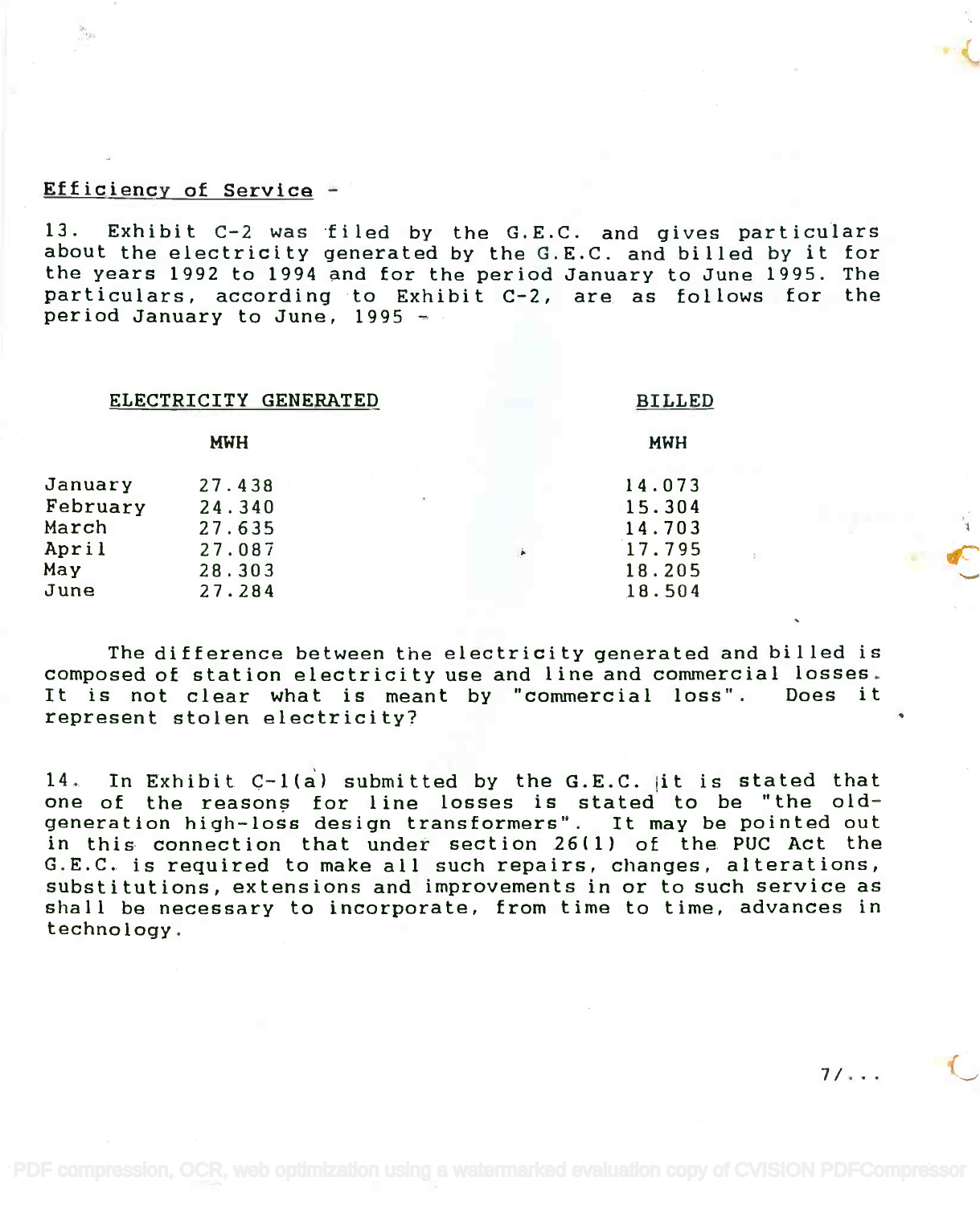### Efficiency of Service -

 $\frac{b}{\beta_{\ell-1}}$ 

13. Exhibit C-2 was filed by the G.E.C. and gives particulars 13. Exhibit C-2 was -filed by the G.E.C. and gives particulars about the electricity generated by the G.E.C. and billed by it for about the electricity generated by the G.E.C. and billed by it for the years 1992 to 1994 and for the period January to June 1995. The the years 1992 to 1994 and for the period January to June 1995. The particulars, according to Exhibit C-2, are as follows for the particulars, according to Exhibit C-2, are as follows for the period January to June, 1995 period January to June, 1995 -

# ELECTRICITY GENERATED BILLED ELECTRICITY GENERATED BILLED

| <b>MWH</b> |  | <b>MWH</b> |  |
|------------|--|------------|--|
| 27.438     |  | 14.073     |  |
| 24.340     |  | 15.304     |  |
| 27.635     |  | 14.703     |  |
| 27.087     |  | 17.795     |  |
| 28.303     |  | 18.205     |  |
| 27.284     |  | 18.504     |  |
|            |  |            |  |

The difference between the electricity generated and billed is The difference between the electricity generated and billed is composed of station electricity use and line and commercial losses. composed of station electricity use and line and commercial losses. It is not clear what is meant by "commercial loss". Does it It is not clear what is meant by "commercial loss". Does it represent stolen electricity? represent stolen electricity?

14. In Exhibit C-1(a) submitted by the G.E.C. it is stated that 14. In Exhibit C-Ua) submitted by the G.E.C. lit is stated that one of the reasons for line losses is stated to be "the oldgeneration high-loss design transformers". It may be pointed out generation high-loss design transformers". It may be pointed out in this connection that under section 26(1) of the PUC Act the in this connection that under section 26( 1) of the PUC Act the G.E.C. is required to make all such repairs, changes, alterations, G.E.C. is required to make all such repairs, changes, alterations, substitutions, extensions and improvements in or to such service as substitutions, extensions and improvements in or to such service as shall be necessary to incorporate, from time to time, advances in shall be necessary to incorporate, from time to time, advances in technology. technology.

 $71.11$ 

 $\mathbb{I}$  .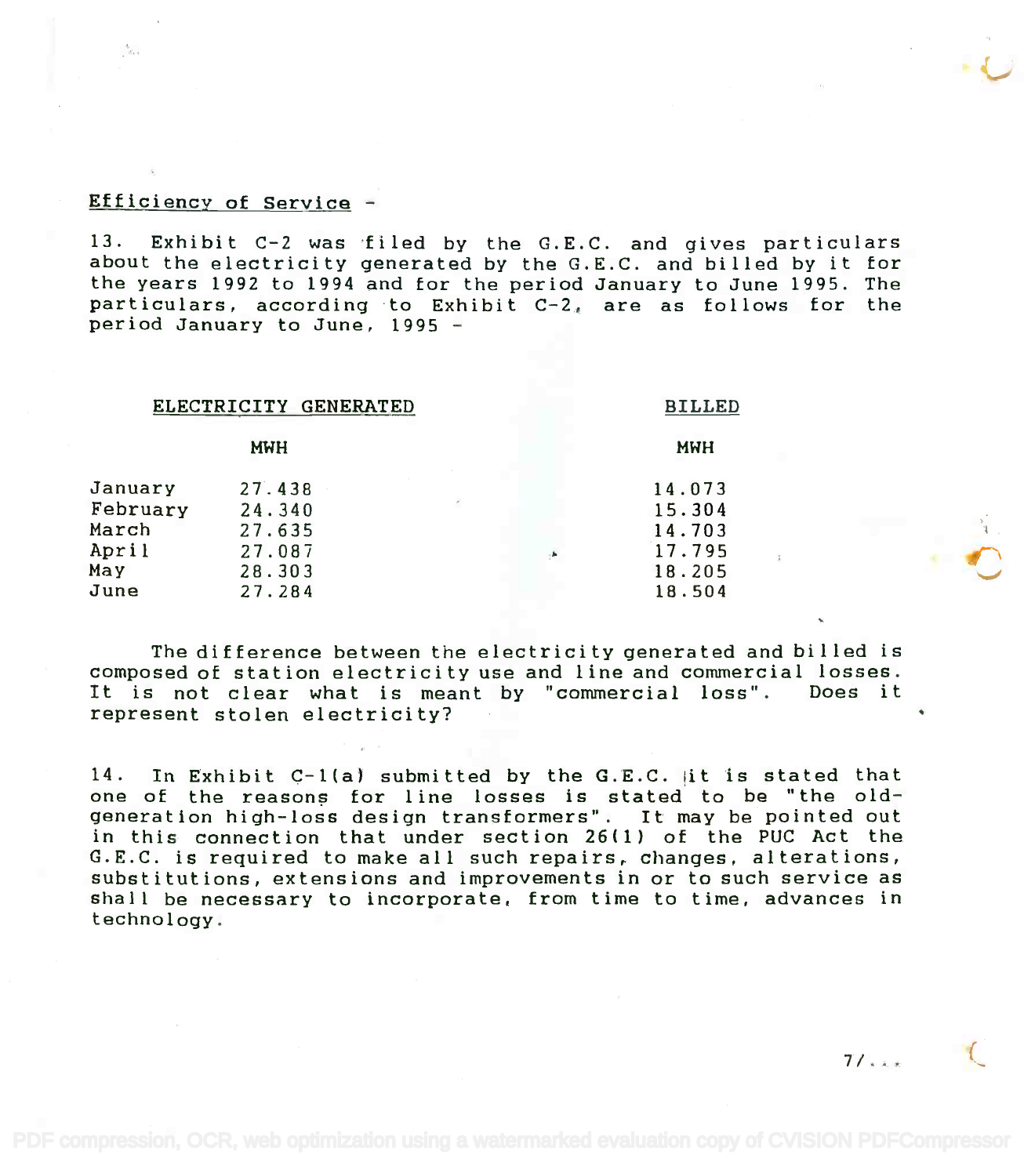15. Ile have given in paragraph 13 figures relating to electricity 15. He have given in paragraph 13 figures relating to electricity generated and billed by the G.E.C. during the period January to generated and billed by the G.E.C. during the period January to June 1995 as given in Exhibit C-2 submitted by the G.E.C. But the figures given in regard to electricity generated and billed for the same period in Exhibit C-1(a), again filed by the G.E.C., are  $di$  fferent. The figures given in Exhibit C-1(a) are as follows -

### YEAR 1995

### ELECTRICITY GENERATED BILLED

KWH.

t~..

KWH

|          |            | - Juli |              |  |
|----------|------------|--------|--------------|--|
| January  | 27,438,000 |        | 18,511,499   |  |
| February | 24,340,000 |        | 17, 156, 423 |  |
| March    | 27,635,000 |        | 16,063,145   |  |
| April    | 27,089,000 |        | 17,845,734   |  |
| May      | 28,303,000 |        | 17,765,146   |  |
| June     | 27,284,000 |        | 18,730,721   |  |
|          |            |        |              |  |

16. The reason for the ditference in the figures,, relating to the same period, in the two documents filed by the G.E.C. has not been explained. Whatever that may be, the level of transmission loss incurred by the G.E.C. is on the high side. One of the steps to be incurred by the G~E.C. is on the high side. One of the steps to be taken to improve the situation will be replacement of the "old generation high-loss" design transformers presently in use. generation high-loss" design transformers presently in use.

17. In addition to the transmission loss, there is loss resulting 17. In addition to Lhe transmission loss, there is loss resulting in the process of conversion of electricity from 50 cycles to 60 cycles and vice versa and according to Exhibit C-1(a) statement submitted by the G.E.C. the average monthly energy conversion loss submitted by the G.E.C. the average monthly energy conversion loss submitted by the<br>is 254 NWH.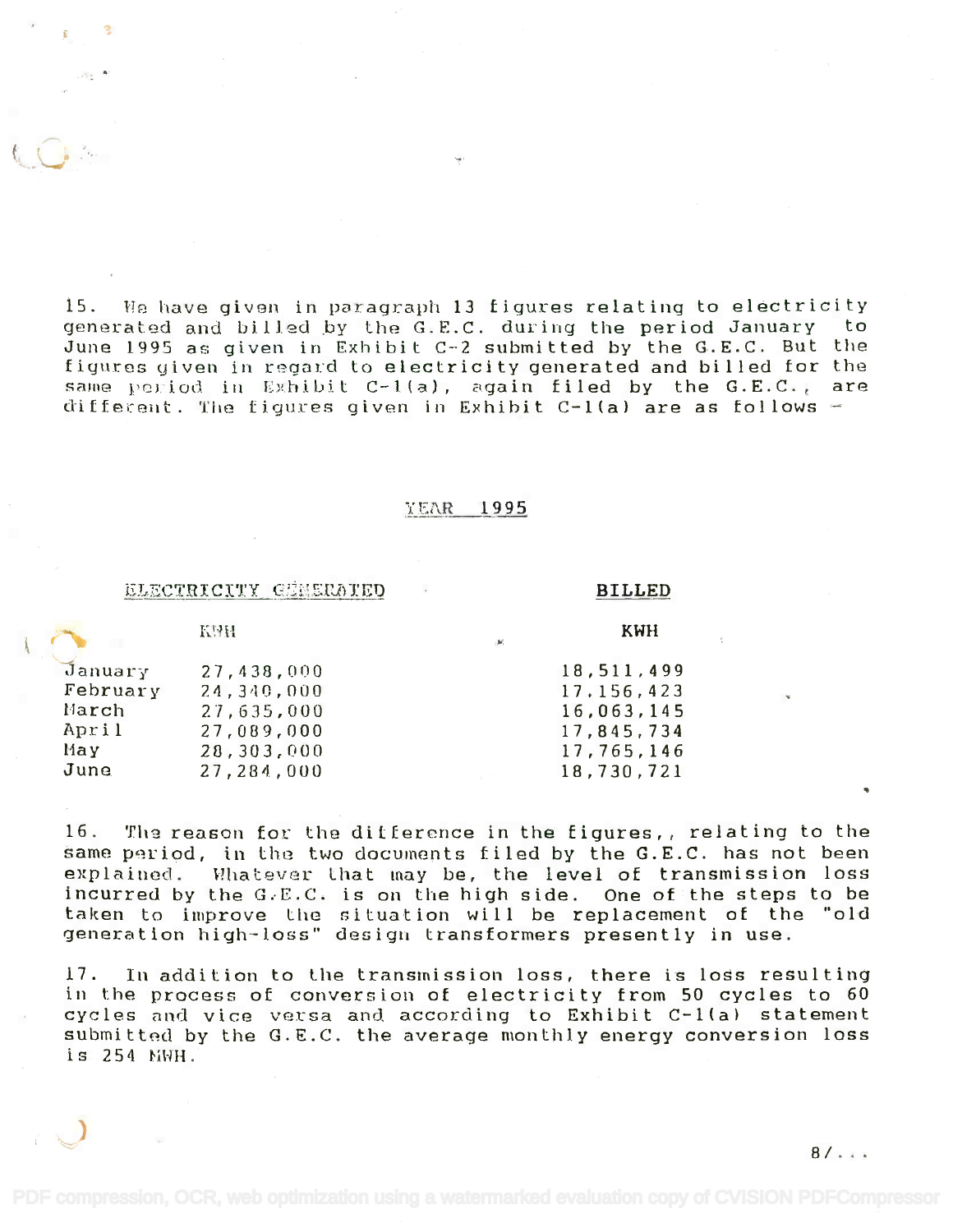$18$ . The evidence submitted before us leads us to conclude that the  $\blacksquare$ service provided by the G.E.0 is not efficient. service provided by the G.E.C is not efficient.

# 19. Safety of Service

 $\mathbb{Z}_{\mathcal{F}_{\mathbf{z},\mathcal{C}}}$ 

We have received a large number of complaints from persons in We have received a large number at complaints from persons in all walks of life, as regards damage to equipment and other losses all walks of life. as regards damage to equipment and other losses due to power surges and unstable voltage. In the case of Mr due to power surges and unstable vol tage. In the case at Hr Liburd, his home and all his belongings in it have been destroyed Liburd, his horne and all his belongings in it have been destroyed by fire which, according to him, was because of erratic supply of by fire which, according to him. was because of erratic supply at electricity by the G.E.C. electricity by the G.E.C.

20. Having regard to all the circumstances and the evidence before 20. Having regard to all the circumstances and the evidence before us we are satisfied that very often the service provided by the us we are satisfied that very often the service provided by the G.E.C. is not safe. G.E.C. is not safe.

21. In the past the G.E.C. has been protected from scrutiny. This 21. In the past the G.E.C. has been protected tram scrutiny. This may be one of the reasons for the failure of the G.E.C. to perform. may be one of the reasons for the failure of the G.E.C. to perform. For the purpose of the matters dealt with by this Order it is not For the purpose of the matters dealt with by this Order it is not necessary to apportion blame. However, one case may be mentioned. In 1991, the G.E.C. submitted to this Commission a request for approval for increasing the rates then being charged tor, approval for increasing the rates then being charged for. electricity supplied by the G.E.C. to the consumers. However. electricity supplied by the G.E.C. to the consumers. However. before this Commission could study the matter steps were taken to before this Commission could study the matter steps were taken to exempt the G.E.C. from the jurisdiction of this Commission for exempt the G.E.C. from the jurisdiction of this Commission for regulating rates. Thereafter the rates for electricity supplied by the G.E.C. were increased several times. the G.E.C. were increased several times.

22. In the saga of the G.E.C. if the award of a prize is to be 22. In the saga of the G.E.C. if the award of a prize is to be made, it has to be for the great reserve of patience displayed by made, it has to be for the great reserve of patience displayed by the people of Guyana. They have patiently borne the punishment imposed by the G.E.C. by way of persistent blackouts. and industrial backwardness on account of the failure of the G.E.C. to industrial backwardness on account at the failure of the G.E.C. to provide adequate power for industrial production. provide adequate power for industrial production.

 $\mathsf{R}$ .

 $9/1$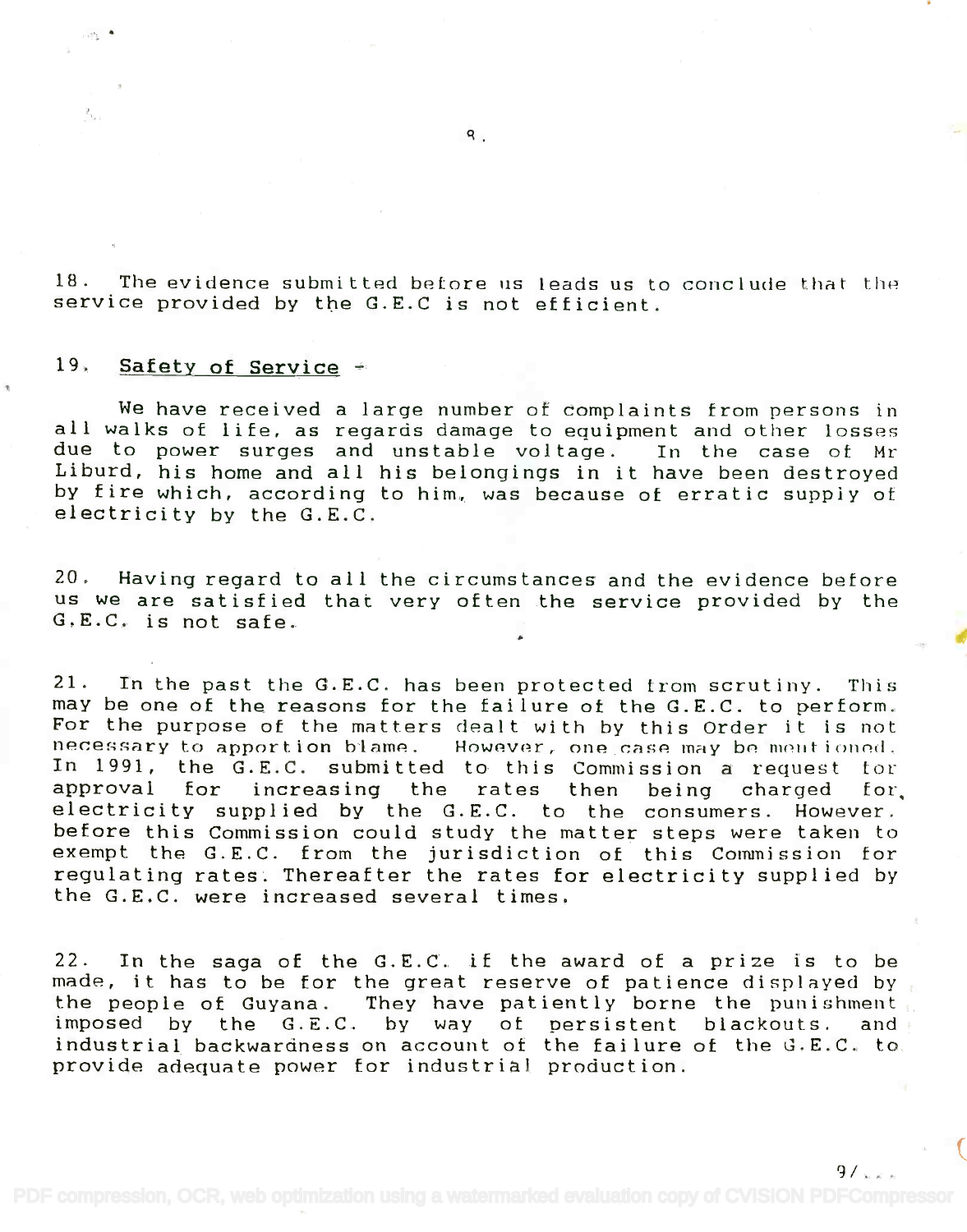23. The G.E.C. was established by the Electricity Act, Cap. 56:01, which was enacted on 28th December, 1960. Over 35 years have elapsed after that and we are of the view that the G.E.C. had enough time to fulfrll, and to develop and strengthen itself to be in a position to fulfill, its statutory obligations under section in a position to fulfill, its statutory obligations under section 16 of that Act. However, the existing reality has to be taken note 16 of that Act. However. the existing reality has to be taken note of and in this Order' we propose to concentrate on remedial of and in this Order<sup>i</sup> we propose to concentrate on remedial measures. measures.

## $24.$  Order -

In the light of the above discussions, we are of the view that In the light of the above discussions, we are of the view that the G.E.C. is required to undertake repairs, changes, alterations, extensions, substitutions and improvements in the GEC's generation extensions, substitutions and improvements in the GEC's generation <mark>an</mark>d distribution facilities to satisfy its statutory and  $\Box$  isponsibilities under section 26(1) of the PUC Act, read with section 16 of the Electricity Act, Cap. 56:01. We are also of the section 16 of the Electricity *hct,* Cap. 56:01. We are also of the view that it is necessary to direct the G.E.C. to incorporate in view that it is necessary to direct the G.E.C. to incorporate in the service provided by it advances in technology which would the service providel1 *by* it advances in technology which' would result in the improvement in the service provided by the G.E.C. and in reducing its cost. in reducing its cost.

25. The measures indicated above would include increasing generation of electricity and improving its transmission and generation of electricity and improving its transmission and distribution.

26. For the above purposes, before we make a final order, we 26. For the above purposes, before we make a final order, we hereby direct the GEC to submit to us a short term and a long term plans. The short term plan should cover a period of three years plans. The short tecm plan should cover a period of thrse years and the long term plan should cover a period of seven years. We have specified a period of seven years for the long-term plan in view of the possibility that it may include hydro-power generation. view of the possibility that it may include hydro-power generation. The short term plan should be submitted within two months from the date of this Order and the long term plan within six months from the date of this Order. Both the plans should contain technical the date oE this Order. Both the plans should contain technical

[PDF compression, OCR, web optimization using a watermarked evaluation copy of CVISION PDFCompressor](http://www.cvisiontech.com)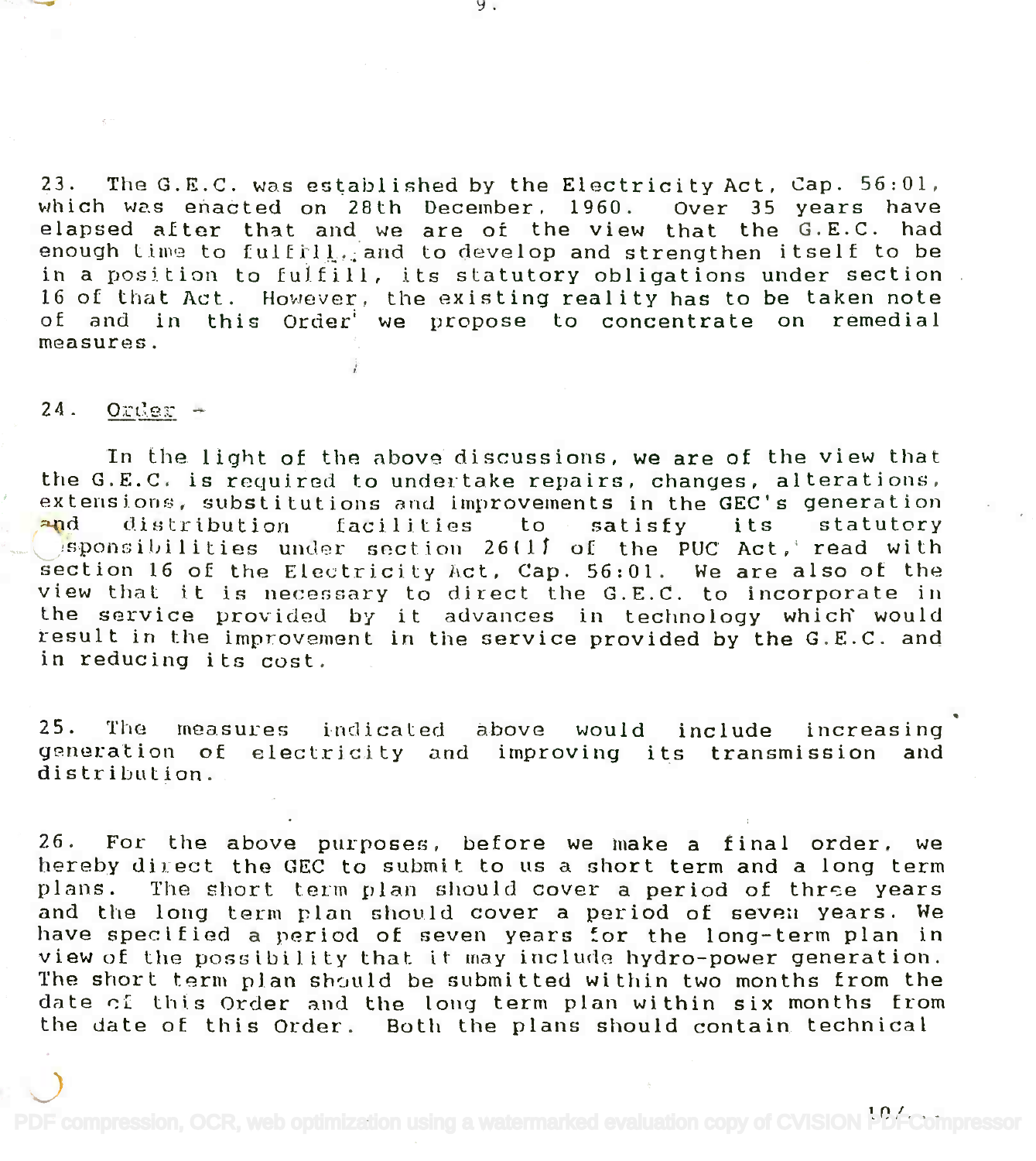details, the source of energy generation, time frame for completion details, the source of energy generation, time frame for completion of each phase of it and the cost and sources of finance. and should of each phase of it and the cost and sources of finance. and should cover both generation,and transmission and distribution. cover both generation and transmission and distribution.

a Samo Lo

27. The short term and long term plans submitted by the GEC will be examined by this $j$  Commission in consultation with relevant interest groups and the Commission reserves the right to modify the interest groups and the Commission reserves the right to modify the same if found necessary. same if found necessary.

28. We would like to make clear that we are not talking about 10 28. We would like to make clear that we are not talking about 10 or 20 megawatts of additional generation of electricity. In or 20 megawatts of additional generation of electricity. In preparing the plans the (IEC shall take into account the stated preparing the plans the EC shall take into account the stated policy of the Government to move forward the country from one policy of the Government to move forward the country from one exporting raw materials to a country exporting manufactured goods exporting raw materials to a country exporting manufactured goods and from a country of traders to a 'country of manufacturers. and from a country of traders to a country of manufacturers.

29. We are aware of a proposal to identify a core investor and to 29. We are aware of a proposal to identify a core investor and to privatise the G.E.C. But according to statements made by the privatise the G.E.C. But according to statements made by the Acting General Manager of the GEC at the public hearings of the Acting General Manager of the GEC at the public hearings ot the Commission, this exercise seems likely to take nearly two years. Commission, this exercise seems likely to take nearly two years. We are of the view that this exercise could not provide any excuse  $\degree$ for putting off the designing and implementation of the short-term $\Box$ and long-term plans referred to above. and long-term plans referred to above. "

30. In our view it is more than likely that persons would be 30. In our view· it is more than likely that persons would bet willing to invest in the G.E.C. if they are assured of a minimum willing to invest in the G.E.C. if they are assured of a minimum rate of return, a management team that instills confidence in the investors and reorganisation of the structure of the G.E.C. to investors and reorganisation of the structure of the G.E.C. to provide fair representation for investors. provide fair representation for investors. :,f

(

 $11 / . -$ 

 $\mathbb{C}$